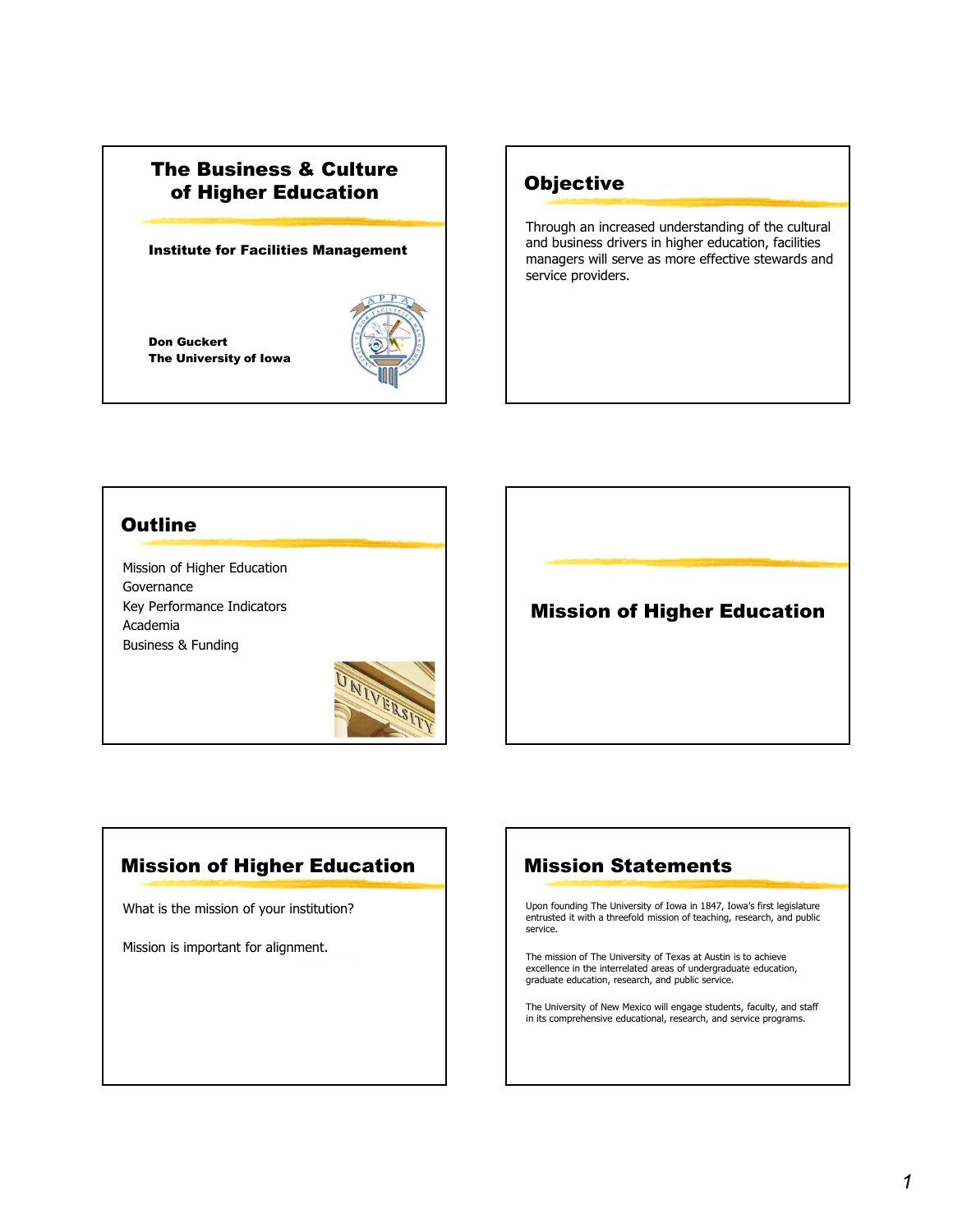#### Mission Statements

Portland Community College advances the region's long-term vitality by delivering accessible, quality education to support the academic, professional, and personal development of the diverse students and communities we serve.

Waynesburg University educates students to make connections between faith, learning and serving so they might faithfully transform their communities and the world. As a Christian comprehensive University, we strive to inspire and challenge every undergraduate and graduate student to a life of leadership and purpose for the glory of God.

#### Mission Statements

While teaching (learning), research (discovery) and public service (engagement) are fundamental missions, the degree to which your school focuses on these varies according to the type (or classification) of the institution.

#### Land Grant Universities

By the Civil War, an expanding population and rapidly developing agriculture and industry inspired a change.

In 1862, President Abraham Lincoln signed the Morrill Act, providing for the donation of public land to the individual states.

Funds from the sale of these "land grants" were to be used to create institutions to teach agriculture and the mechanic arts to the American masses.

### Land Grant Universities

The purpose of the (Morrill Act) land-grant colleges was:

"without excluding other scientific and classical studies and including military tactic, to teach such branches of learning as are related to agriculture and the mechanic arts, in such manner as the legislatures of the States may respectively prescribe, in order to promote the liberal and practical education of the industrial classes in the several pursuits and professions in life."

# Land Grant Universities

The land grant system encompasses three major missions: objective or unbiased research (done by the Experiment Stations), non-formal education and information dissemination (carried out by the Extension Services), and classroom or college instruction (taught at each land grant campus).

But the major distinguishing responsibility is for "outreach" to the general public.

# Higher Ed Classifications

The Carnegie Foundation for the Advancement of Teaching, an independent policy and research center, was chartered in 1906 by an act of congress and is credited for other achievements to higher education such as TIAA, federal aid (Pell Grants) and standardized testing.

Developed in 1973, US colleges and universities are classified within the widely recognized and accepted Carnegie Classification of Institutions of Higher Education.

Statistics Canada's Centre for Education Statistics (CES) is a similar system for classifying institutions.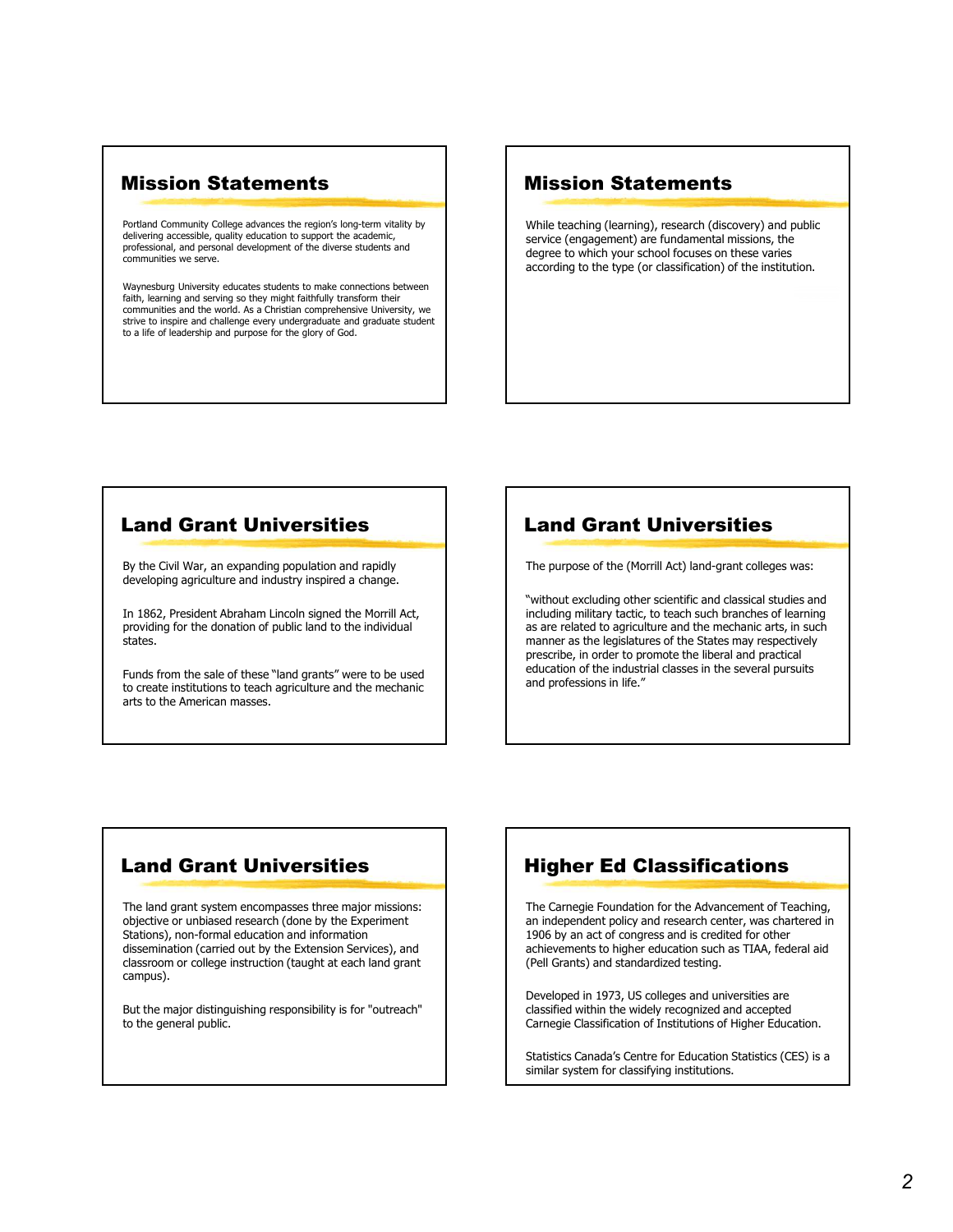# Carnegie Classifications

Special Focus Institutions (850 listed)

Institutions awarding baccalaureate or higher-level degrees where a high concentration of degrees (>75%) is in a single field or set of related fields.

#### Carnegie Classifications

Associates Colleges (1,920 listed)

Institutions where all degrees are at the associate's level, or where bachelor's degrees account for less than 10% of all undergraduate degrees.

# Carnegie Classifications

Baccalaureate Colleges (809 listed)

Institutions where baccalaureate degrees represent at least 10% of all undergraduate degrees and where fewer than 50 master's degrees or 20 doctoral degrees were awarded during the year.

# Carnegie Classifications

Master's Colleges and Universities (727 listed)

Generally includes institutions that awarded at least 50 master's degrees and fewer than 20 doctoral degrees during the year.

# Carnegie Classifications

Doctorate-granting Universities (297 listed)

Includes institutions that awarded at least 20 research doctoral degrees during the update year.

# AAU Research Universities

The Association of American Universities (AAU) is an association of leading public and private research universities in the United States and Canada.

Membership in AAU is by invitation.

Membership is based on the high quality of programs of academic research and scholarship and undergraduate, graduate, and professional education in a number of fields.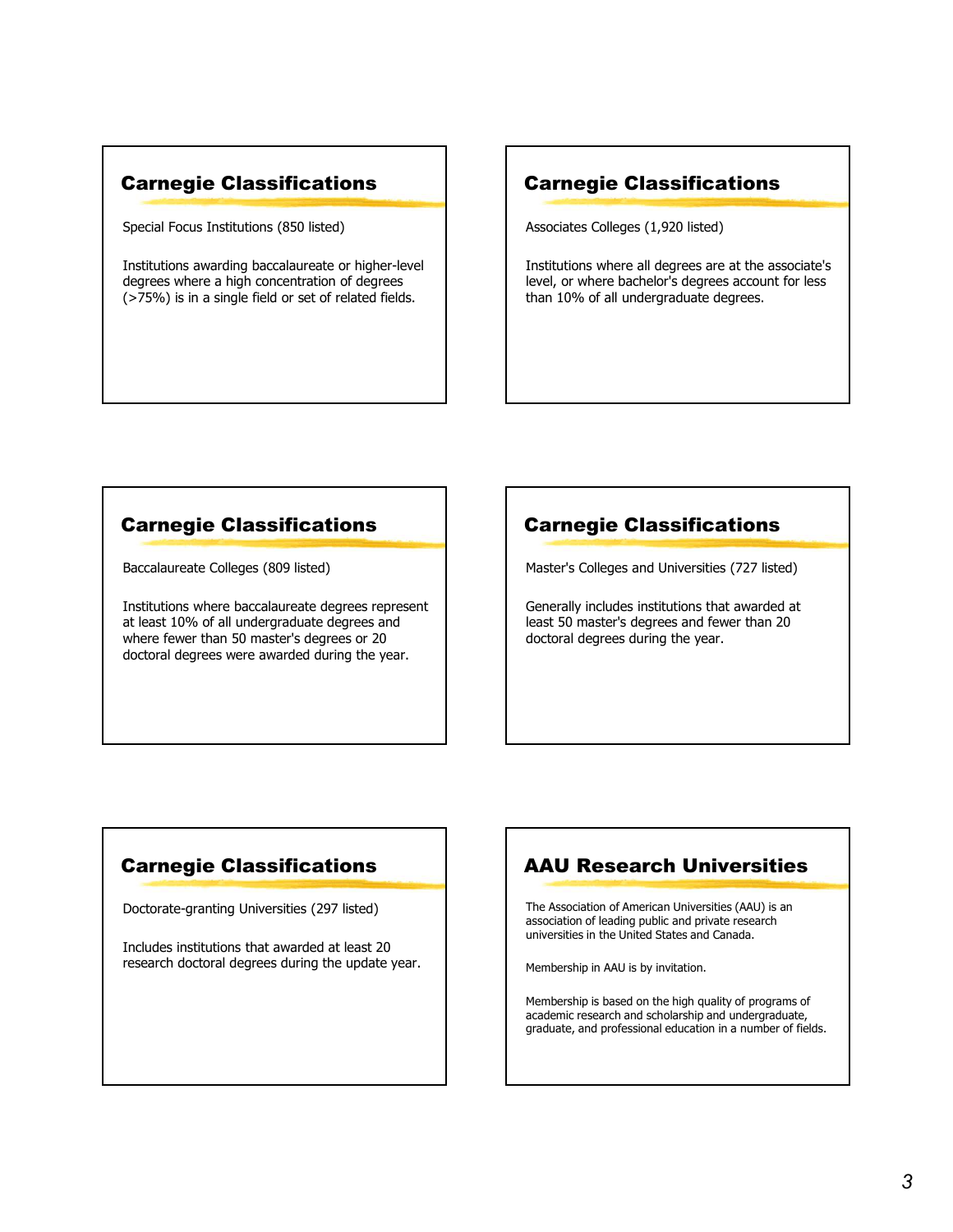### AAU Member Institutions

Today the AAU includes 63 members: 35 public and 28 private universities.

Membership can be revoked if the organization's monitoring committee finds that a member institution has fallen behind in generating federal research funding or attracting nationally recognized faculty members.



#### Board Governance

Universities and colleges are governed by boards

Board members are either appointed or elected<br>
• their principle asset (Provost's Office)

Individual board members can exercise significant influence over specific university matters

Boards delegate authority over the day-to-day operation to the president or chancellor

# Administrative Structure

Universities and colleges generally organize themselves in similar manner, centering on:

- 
- their customers (Student Services or Student Affairs)
- their operations (Finance & Administration/Operations)

#### Shared Governance

**Board Governance**<br>
Universities and colleges are governed by boards<br>
Board members are either appointed or elected<br>
Individual board members can exercise significant<br>
Influence over specific university matters<br>
Boards del and they formally delegate authority over the day-Universities and colleges are governance<br>
Board members are either appointed or elected<br>
Influence over specific university matters<br>
Influence over specific university matters<br>
Spared Governance<br>
Spared Governance<br>
Legal a

The president delegates authority over certain parts of university management to other officials.

Shared governance has evolved to include more representation in the decision-making process.

# Shared Governance

The 1966 "Statement on Government of Colleges and Universities" affirmed the importance of shared governance and state some common principles:

- American Association of University Professors
- American Council on Education
- Association of Governing Boards of Universities

Promotes faculty participation in material matters governing the University.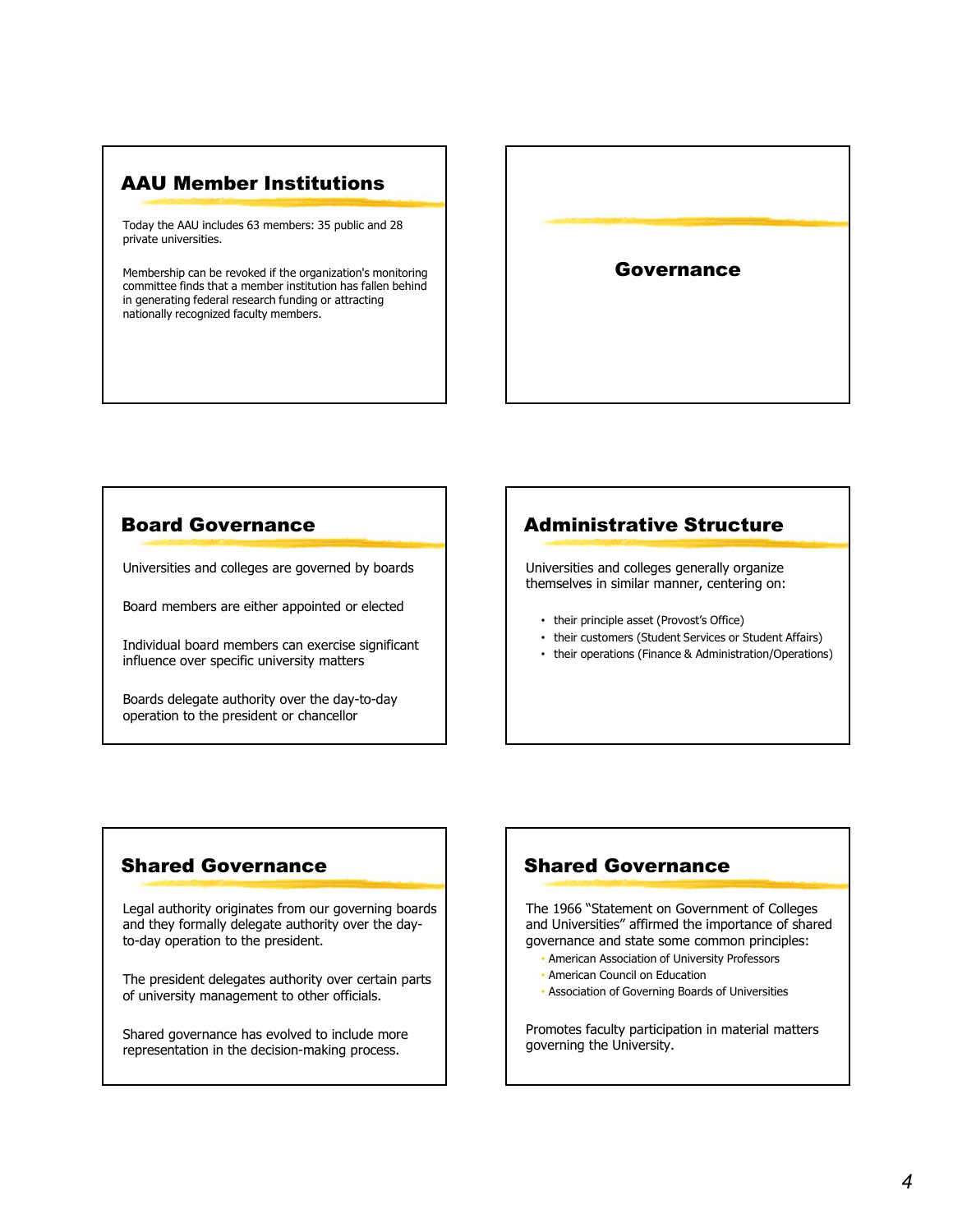#### Shared Governance

Principles of shared governance take on different degrees among institutions.

Shared governance should be understood, respected, and leveraged by our profession.

Metrics and Key Performance Indicators



|                          | <b>Classroom Utilization</b>  |                         |                                      |            | <b>Freshmen Retention Rate</b>               |
|--------------------------|-------------------------------|-------------------------|--------------------------------------|------------|----------------------------------------------|
| <b>Space Use</b><br>Code | <b>Space Use Description</b>  | <b>NASF</b> (All Space) | % of Total<br>(excl.<br>residential) | % of Total | Retention rates (% enrolled 2nd fall)<br>95% |
| 000                      | <b>Undassified Facilities</b> | 203,507                 | 2.63%                                | 2.24%      |                                              |
| 100                      | Classroom Facilities          | 356.530                 | 4.61%                                | 3.93%      | 90%                                          |
| 200                      | All Laboratory Facilities     | 1.538.374               | 19.87%                               | 16.95%     | <b>Res</b>                                   |
| 210-225                  | <b>Teaching Labs</b>          | 371.843                 | 4.80%                                | 4.10%      |                                              |
| 250-255                  | Research Labs                 | 1.166.531               | 15.07%                               | 12.85%     | 85%                                          |
| 300                      | Office Facilities             | 1.897.469               | 24.51%                               | 20.91%     |                                              |
| 400                      | Study Facilities              | 547.792                 | 7,08%                                | 6.04%      | 80%                                          |
| 500                      | Special Use Facilities        | 1.189.816               | 15.37%                               | 13.11%     |                                              |
| 600                      | <b>General Use Facilities</b> | 778,618                 | 10.06%                               | 8,58%      | Entry fall                                   |
| 700                      | Support Facilities            | 1.164.305               | 15.04%                               | 12.83%     | 75%                                          |
| 800                      | <b>Health Care Facilities</b> | 65.206                  | 0.84%                                | 0.72%      |                                              |
|                          | Subtotal:                     | 7.741.617               | 100,00%                              |            |                                              |
| 900                      | <b>Residential Facilities</b> | 1.333.813               |                                      | 14.70%     |                                              |
|                          | <b>TOTAL NASF:</b>            | 9.075.430               |                                      | 100.00%    |                                              |

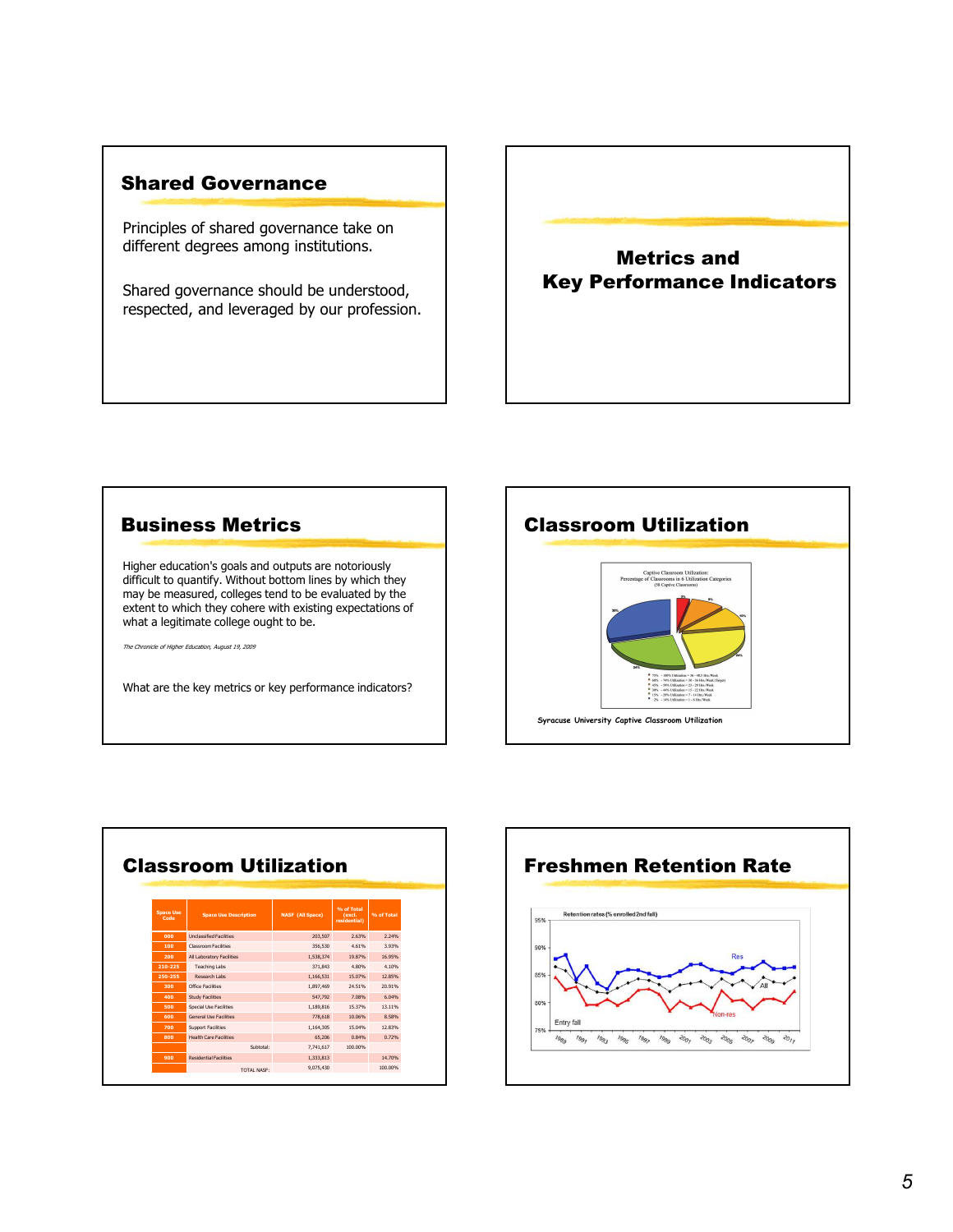#### Freshmen Retention Rate

Private liberal arts colleges: 69.6











The accrediting agency, in collaboration with educational institutions, establishes standards.

Ensures that the education provided by institutions of higher education meets acceptable levels of quality by verifying that the institution or program meets established standards.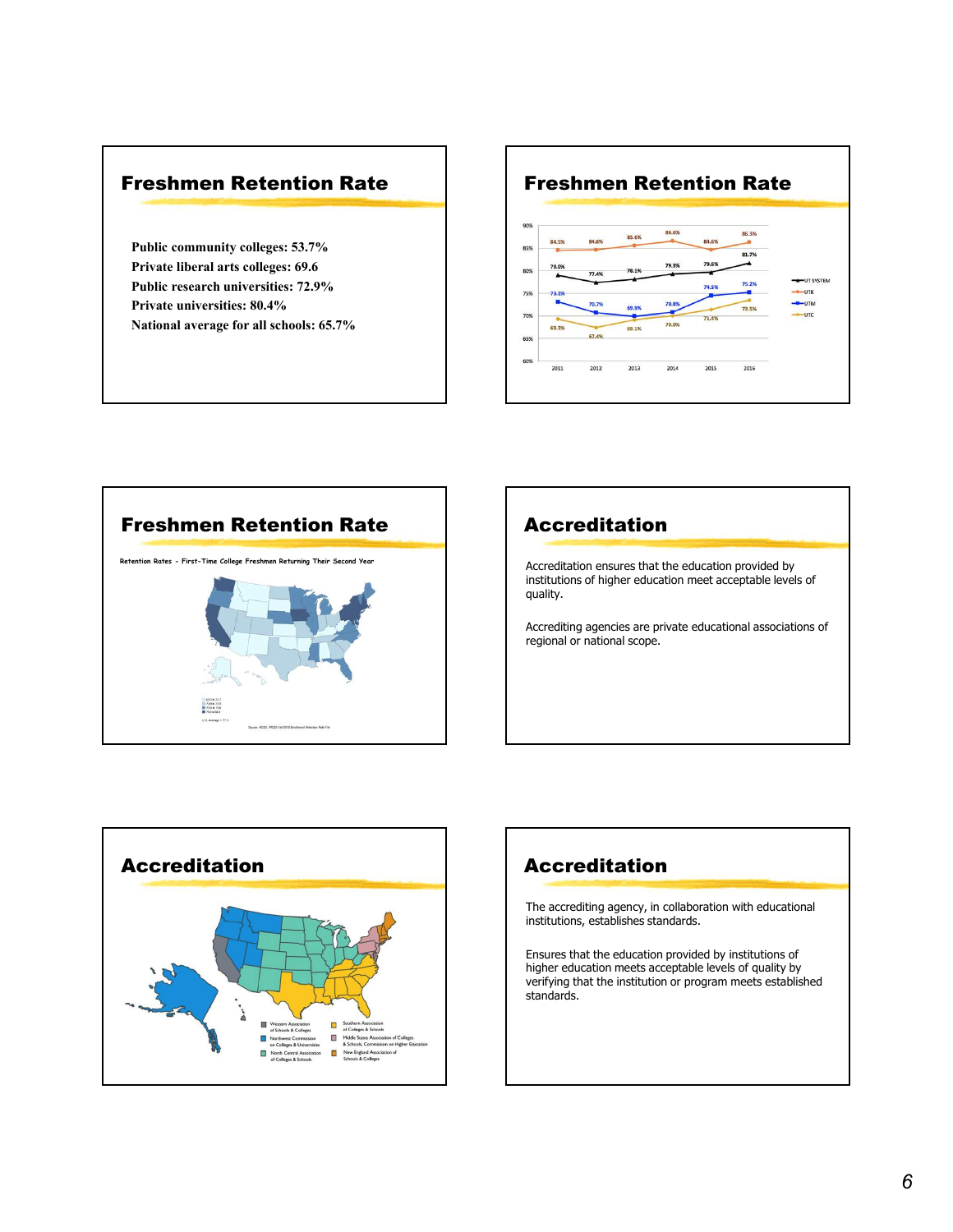### Accreditation

Assists prospective students identify acceptable institutions Assists in determining the acceptability of transfer credits Creates goals for self-improvement of weaker programs Stimulates a general raising of standards among institutions

### Accreditation Procedures

In-depth self-evaluation study measures performance against the standards established by the accrediting agency.

Accrediting agency selects team to visit institution to determine if the applicant meets the established standards.

If applicant meets its standards, the accrediting agency grants accreditation or pre-accreditation status.

### Sponsored Research

Federal government supports about 60% of the research performed at universities.

The individual scientist who directs the project is the Principal Investigator (PI).

# Sponsored Research

Most university-based research is funded through grants.

Grants provide money, equipment, or both to eligible researchers to carry out approved projects or activities.



# "Typical" Faculty

- Intelligent, confident and curious
- Generally "independent cowboys"
- No budget, no staff, and no boss
- Limited interactions w/administration
- First loyalty is to their field, not to their institution
- The campus is just a place to do their work
- Insular and not informed about business operations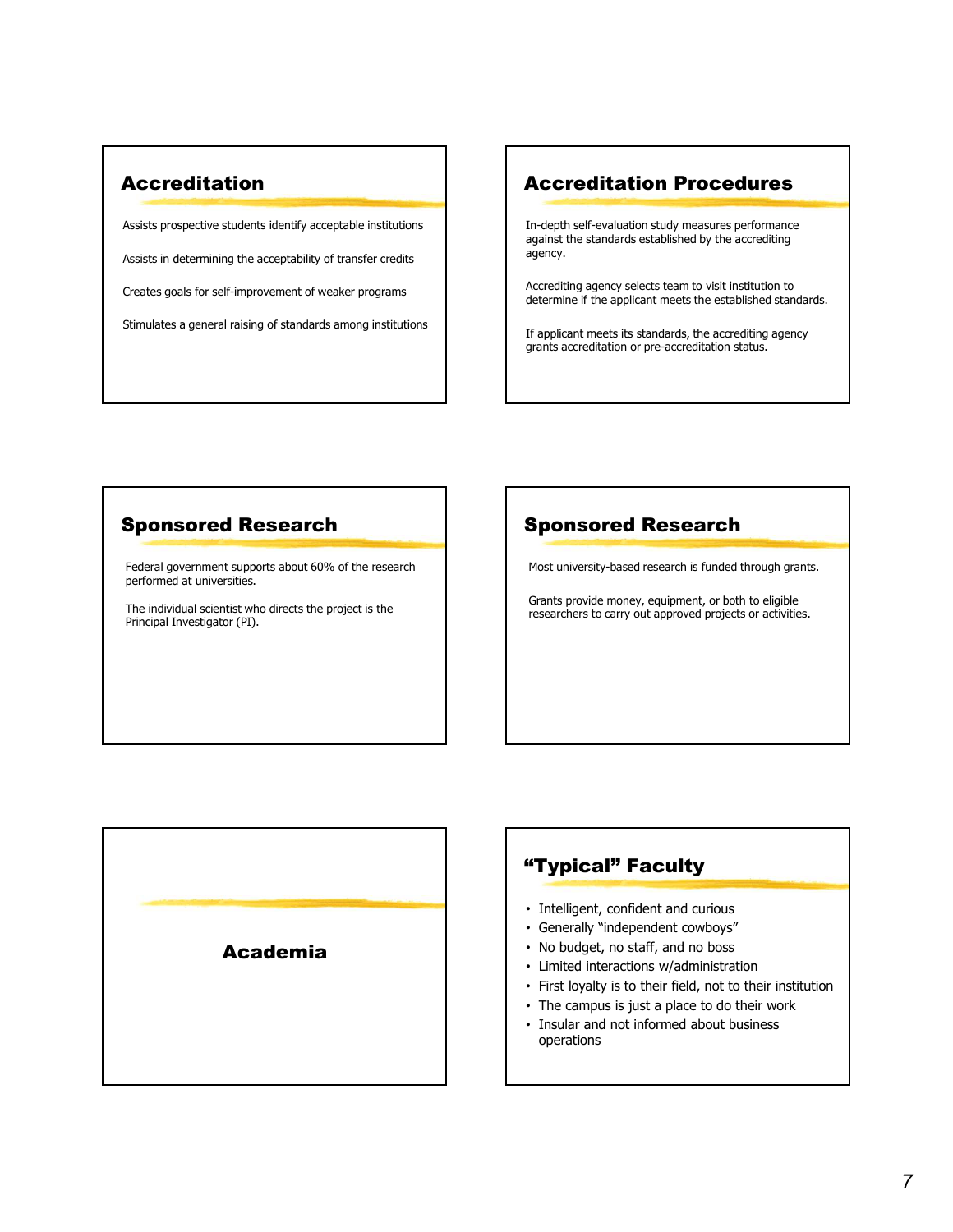### Faculty Rank & Promotions

Distinguished Professor (usually a "Named Chair") Professor ("Named Chair") Professor ("Full Professor") Associate Professor Assistant Professor Assistant/Associate Researcher I or II or III Lecturer and Senior Lecturer Instructor Adjunct Professor, Lecturer or other Faculty Rank

#### **Tenure**

Rooted in academic freedom; allows faculty to explore and to be controversial.

The intent of tenure is to allow original ideas to be more likely to arise, by giving scholars the intellectual autonomy to investigate the problems and solutions about which they are most passionate, and to report their honest conclusions.

#### **Tenure**

DoE statistics put the combined tenured/tenure-track rate at 56% for 1975, 46.8% for 1989, and 31.9% for 2005.

Tenure is an intensive formal review of the candidate's record of research, teaching, and service.

In 1940, the AAUP recommended that the academic tenure probationary period be seven years—still the current norm.

Facilities professionals need to recognize the "publish or perish" pressures that are placed on young faculty

# MOOCS

MOOCs are Massive Open Online Courses

Prestigious institutions are offering their courses for free to massive audiences COCS are Massive Open Online Courses<br>
estigious institutions are offering their courses for free to<br>
massive audiences<br>
e business model for MOOCS is still undetermined<br>
ee completion rate for these courses is low, averagi stigious institutions are offering their courses for free to<br>massive audiences<br>business model for MOOCS is still undetermined<br>acompletion rate for these courses is low, averaging<br>round 5%<br>**eneral Education Fund**<br>expansizat

The business model for MOOCS is still undetermined

The completion rate for these courses is low, averaging around 5%

# General Education Fund

The organization of the various business entities within our colleges or universities fall into two basic business models:

**Business & Funding**  $\left\{ \right. \right\}$  General Fund – a.k.a General Operating (GO) or Education & General (E&G)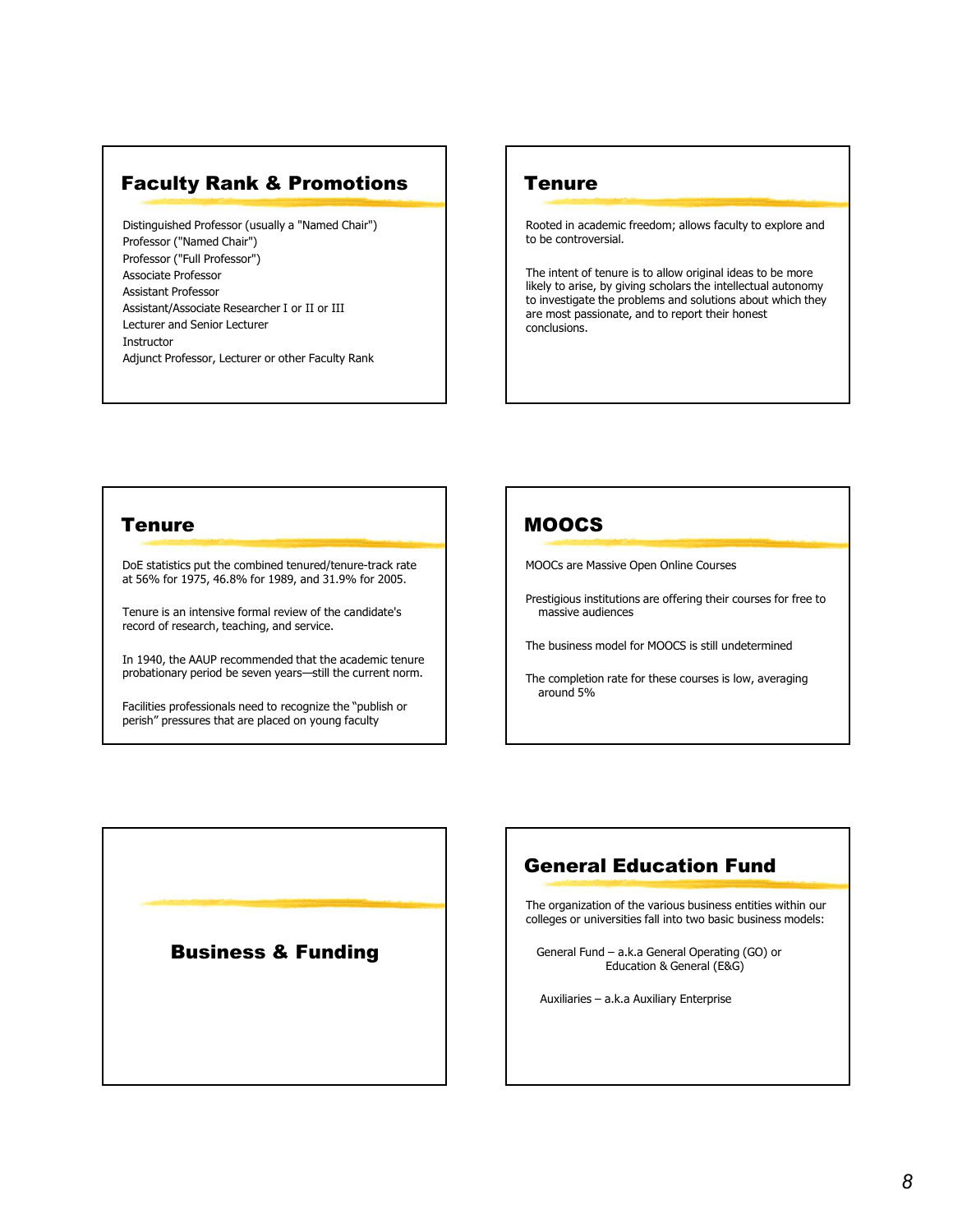#### General Education Fund

Tuition & Fees State Appropriations (where applicable) Indirect Cost Recovery General Fund Investments (short term) Endowments (long term)

### General Education Fund

The operating model/fund supporting education and research

Funded from tuition, state appropriations, and endowments

Supports the services that support education and research

Does not support auxiliaries that are self-supporting

Understanding what is and isn't supported by the general fund is key to our business

#### Auxiliary Enterprises

The operating model/fund supporting non-academic efforts

Funded from "fees for services rendered"

Are self-supporting business models

Should not drain resources from the General Fund

# Auxiliary Enterprises

Largest typically found in Higher Ed: Hospitals & Clinics Intercollegiate Athletics Housing Food Services Bookstore Utilities Hospitality & Conferences Parking & Transportation From the Construction<br>
Intercollegiate Athletics<br>
Hospitals & Clinics<br>
Food Services<br>
Bookstore<br>
Hospitality & Conferences<br>
Positive Wey As Transportation<br> **Party Construction**<br> **Rarge-back or Recharge<br>
Inneral Fund units** Thercollegiate Athletics<br>
Hercollegiate Athletics<br>
Housing<br>
Food Services<br>
Bookstore<br>
Utilities<br>
Hospitality & Conferences<br>
Parking & Transportation<br> **harge-back or Recharge**<br>
Repairs<br>
Here are a pair and units that charge Intercollering<br>
Housing<br>
Food Services<br>
Bookstore<br>
Utilities<br>
Hospitality & Conferences<br>
Parking & Transportation<br> **harge-back or Recharge**<br>
In-hause like auxiliaries<br>
Fective way to allocate expenses<br>
Echarge services com Food Services<br>
Bookstore<br>
Utilities<br>
Hospitality & Conferences<br>
Parking & Transportation<br>
Parking & Transportation<br>
Parking & Transportation<br>
Fictive way to allocate expenses<br>
Ective way to allocate expenses<br>
Ective way to

# Auxiliary Enterprises

Generally operate on a break-even basis if not-for-profit

Able to reinvest in their business enterprises

Borrow money through bond issues

Future income streams are pledged against the bonds **Future income streams** are pledged against the bonds

Operate very much like a private business and the state of the context of the project Management Other??

# Charge-back or Recharge

General Fund units that charge for services like auxiliaries

Effective way to allocate expenses

Recharge services common within facilities organizations: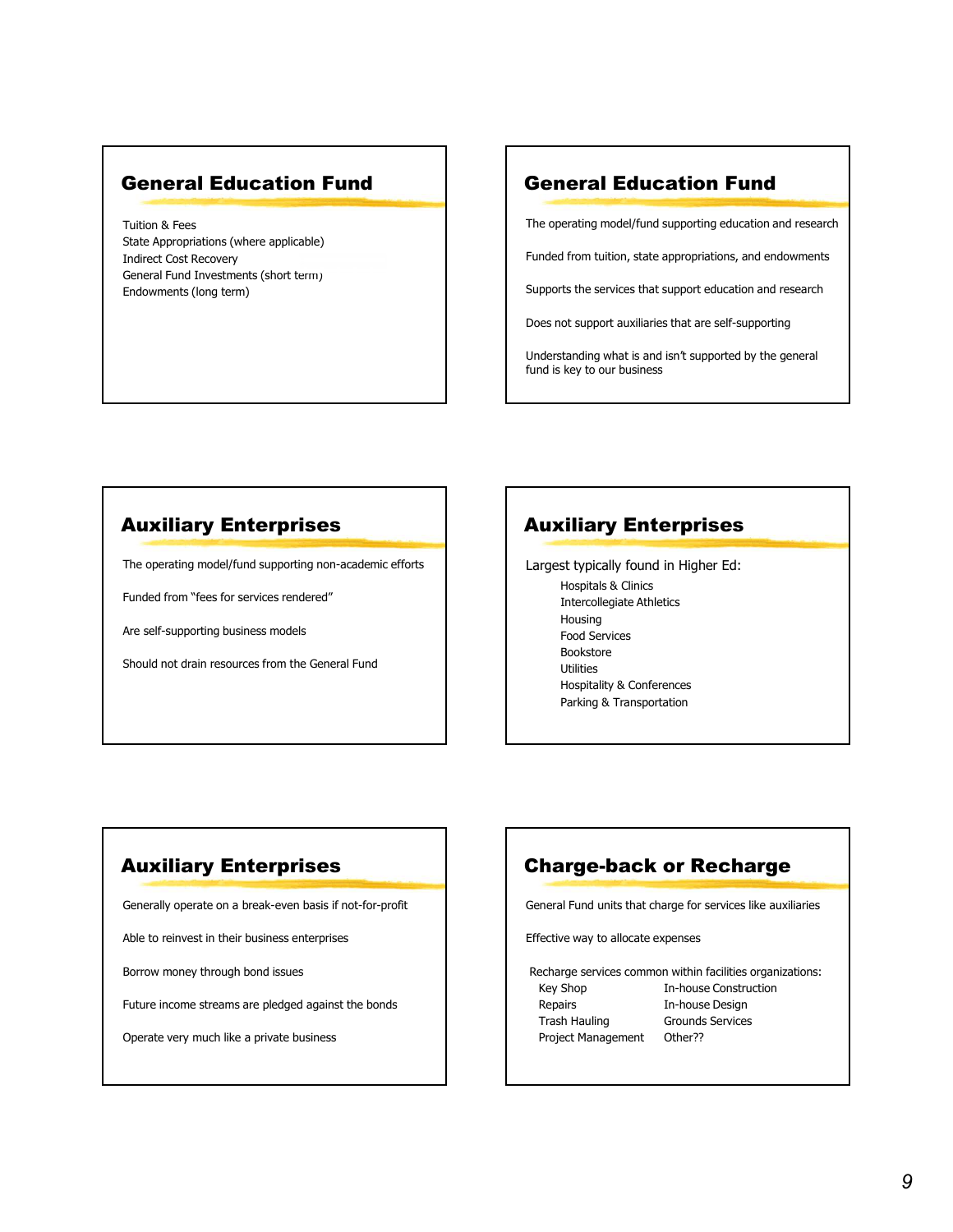#### **Endowments**

At universities, typically 4-6% of the endowment's assets are spent every year to fund operations or capital spending.

This spending figure represents the proportion that historically could be spent without diminishing the principal amount of the endowment fund.

### Research Direct Costs

The costs of conducting a specific research project, such as salaries, graduate student stipends, travel to scientific meetings, specific equipment, and supplies.

#### Indirect Cost Recovery

Also known as Facilities and Administrative (F&A) Costs

Costs are associated with general infrastructure support

Include expenses that cannot be attributed to a specific research project, but which are necessary for the conduct of research

# Indirect Cost Recovery

Indirect cost recovery rates are negotiated

NIH pays close to the full rate; NSF is much lower

Costs include research facility construction and maintenance and utilities

#### Responsibility-based Budgeting

Responsibility-based budgeting process is a decentralized model of financial management that attempts to couple academic authority with financial responsibility.

Distributes to colleges and departments the funding for services that had historically been centrally funded.

Don Guckert Facilities Management The University of Iowa 202 University Services Building Iowa City, Iowa 52242

319-335-1205

don-guckert@uiowa.edu